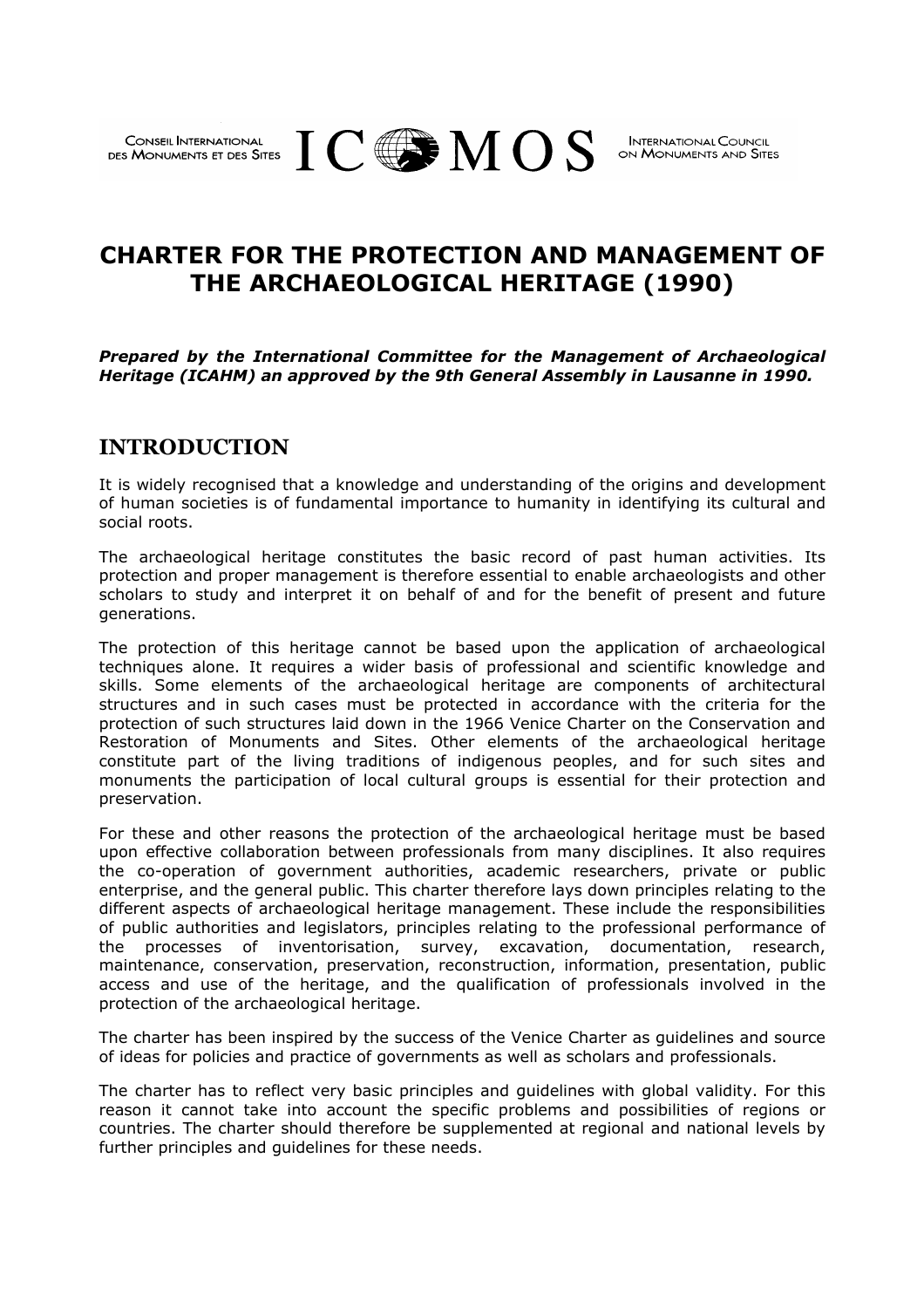# **DEFINITION AND INTRODUCTION**

#### **Article 1**

The "archaeological heritage" is that part of the material heritage in respect of which archaeological methods provide primary information. It comprises all vestiges of human existence and consists of places relating to all manifestations of human activity, abandoned structures, and remains of all kinds (including subterranean and underwater sites), together with all the portable cultural material associated with them.

# **INTEGRATED PROTECTION POLICIES**

#### **Article 2.**

The archaeological heritage is a fragile and non-renewable cultural resource. Land use must therefore be controlled and developed in order to minimise the destruction of the archaeological heritage.

Policies for the protection of the archaeological heritage should constitute an integral component of policies relating to land use, development, and planning as well as of cultural, environmental and educational policies. The policies for the protection of the archaeological heritage should be kept under continual review, so that they stay up to date. The creation of archaeological reserves should form part of such policies.

The protection of the archaeological heritage should be integrated into planning policies at international, national, regional and local levels.

Active participation by the general public must form part of policies for the protection of the archaeological heritage. This is essential where the heritage of indigenous peoples is involved. Participation must be based upon access to the knowledge necessary for decisionmaking. The provision of information to the general public is therefore an important element in integrated protection.

## **LEGISLATION AND ECONOMY**

#### **Article 3.**

The protection of the archaeological heritage should be considered as a moral obligation upon all human beings; it is also a collective public responsibility. This obligation must be acknowledged through relevant legislation and the provision of adequate funds for the supporting programmes necessary for effective heritage management.

The archaeological heritage is common to all human society and it should therefore be the duty of every country to ensure that adequate funds are available for its protection.

Legislation should afford protection to the archaeological heritage that is appropriate to the needs, history, and traditions of each country and region, providing for in situ protection and research needs.

Legislation should be based on the concept of the archaeological heritage as the heritage of all humanity and of groups of peoples, and not restricted to any individual person or nation.

Legislation should forbid the destruction, degradation or alteration through changes of any archaeological site or monument or to their surroundings without the consent of the relevant archaeological authority.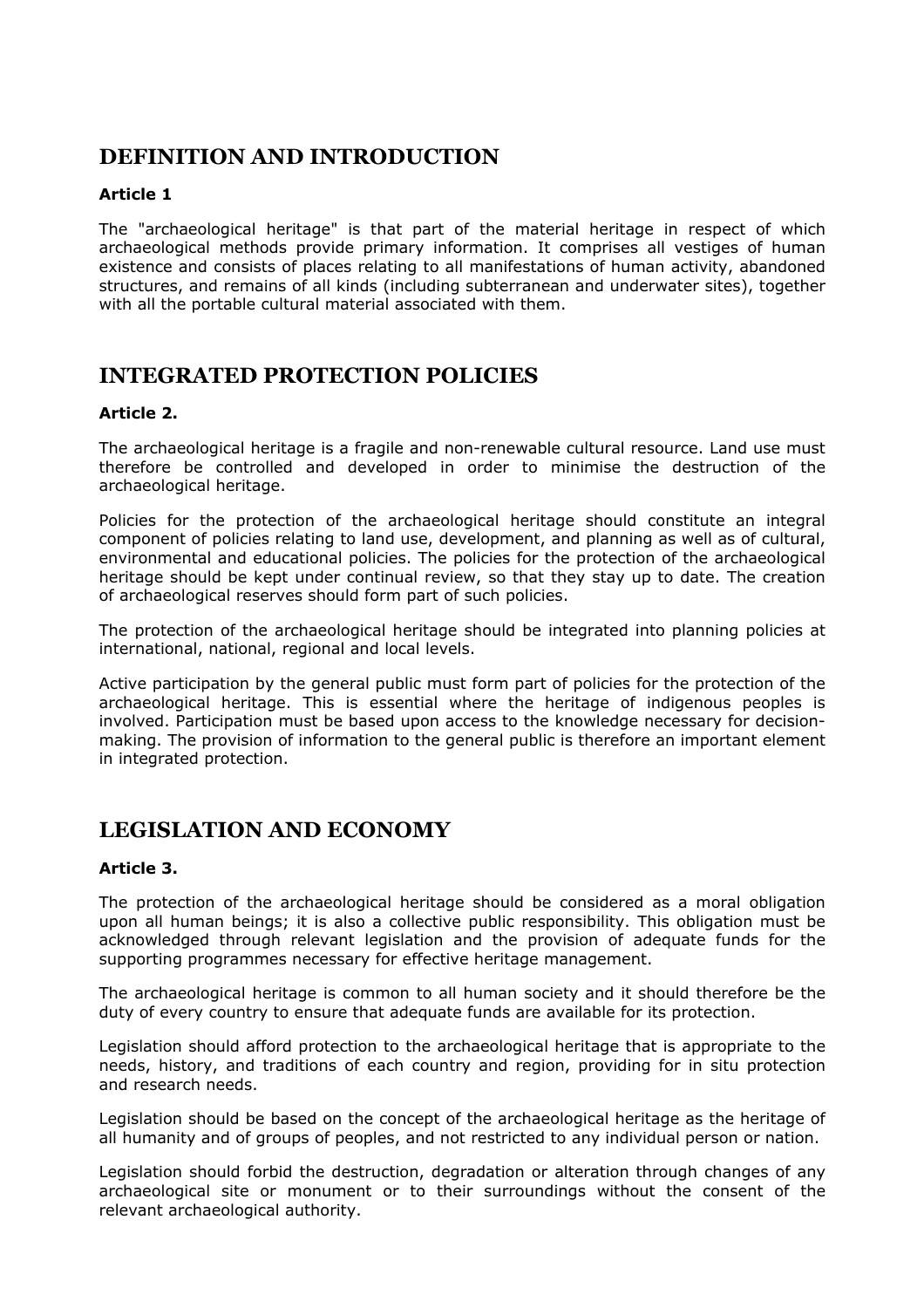Legislation should in principle require full archaeological investigation and documentation in cases where the destruction of the archaeological heritage is authorised.

Legislation should require, and make provision for, the proper maintenance, management and conservation of the archaeological heritage. Adequate legal sanctions should be prescribed in respect of violations of archaeological heritage legislation.

If legislation affords protection only to those elements of the archaeological heritage which are registered in a selective statutory inventory, provision should be made for the temporary protection of unprotected or newly discovered sites and monuments until an archaeological evaluation can be carried out.

Development projects constitute one of the greatest physical threats to the archaeological heritage. A duty for developers to ensure that archaeological heritage impact studies are carried out before development schemes are implemented, should therefore be embodied in appropriate legislation, with a stipulation that the costs of such studies are to be included in project costs. The principle should also be established in legislation that development schemes should be designed in such a way as to minimise their impact upon the archaeological heritage.

### **SURVEY**

#### **Article 4.**

The protection of the archaeological heritage must be based upon the fullest possible knowledge of its extent and nature. General survey of archaeological resources is therefore an essential working tool in developing strategies for the protection of the archaeological heritage. Consequently archaeological survey should be a basic obligation in the protection and management of the archaeological heritage.

At the same time, inventories constitute primary resource databases for scientific study and research. The compilation of inventories should therefore be regarded as a continuous, dynamic process. It follows that inventories should comprise information at various levels of significance and reliability, since even superficial knowledge can form the starting point for protectional measures.

### **INVESTIGATION**

#### **Article 5.**

Archaeological knowledge is based principally on the scientific investigation of the archaeological heritage. Such investigation embraces the whole range of methods from nondestructive techniques through sampling to total excavation.

It must be an overriding principle that the gathering of information about the archaeological heritage should not destroy any more archaeological evidence than is necessary for the protectional or scientific objectives of the investigation. Non-destructive techniques, aerial and ground survey, and sampling should therefore be encouraged wherever possible, in preference to total excavation.

As excavation always implies the necessity of making a selection of evidence to be documented and preserved at the cost of losing other information and possibly even the total destruction of the monument, a decision to excavate should only be taken after thorough consideration.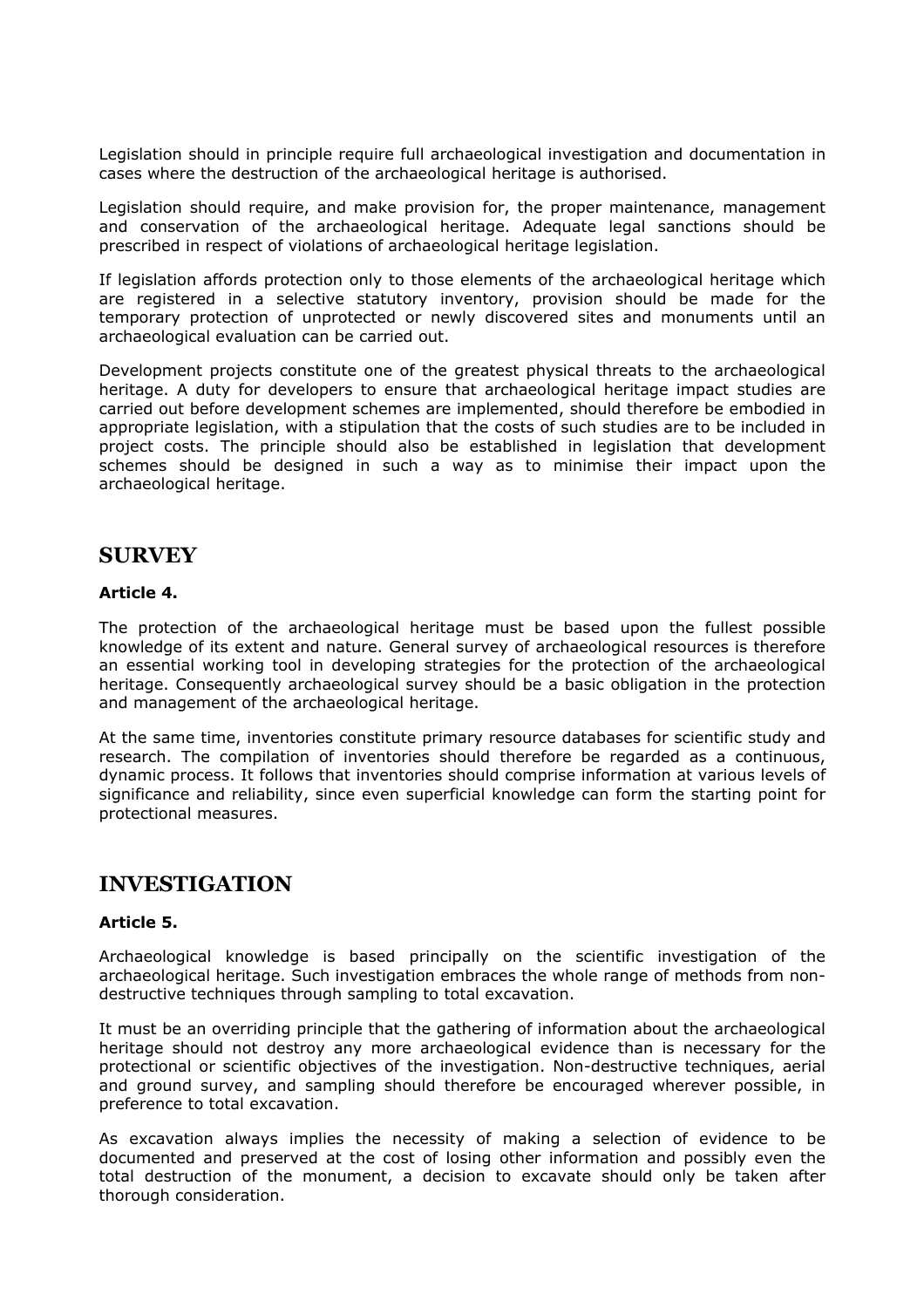Excavation should be carried out on sites and monuments threatened by development, land-use change, looting, or natural deterioration.

In exceptional cases, unthreatened sites may be excavated to elucidate research problems or to interpret them more effectively for the purpose of presenting them to the public. In such cases excavation must be preceded by thorough scientific evaluation of the significance of the site. Excavation should be partial, leaving a portion undisturbed for future research.

A report conforming to an agreed standard should be made available to the scientific community and should be incorporated in the relevant inventory within a reasonable period after the conclusion of the excavation.

Excavations should be conducted in accordance with the principles embodied in the 1956 UNESCO Recommendations on International Principles Applicable to Archaeological Excavations and with agreed international and national professional standards.

### **MAINTENANCE AND CONSERVATION**

#### **Article 6.**

The overall objective of archaeological heritage management should be the preservation of monuments and sites in situ, including proper long-term conservation and curation of all related records and collections etc. Any transfer of elements of the heritage to new locations represents a violation of the principle of preserving the heritage in its original context. This principle stresses the need for proper maintenance, conservation and management. It also asserts the principle that the archaeological heritage should not be exposed by excavation or left exposed after excavation if provision for its proper maintenance and management after excavation cannot be guaranteed.

Local commitment and participation should be actively sought and encouraged as a means of promoting the maintenance of the archaeological heritage. This principle is especially important when dealing with the heritage of indigenous peoples or local cultural groups. In some cases it may be appropriate to entrust responsibility for the protection and management of sites and monuments to indigenous peoples.

Owing to the inevitable limitations of available resources, active maintenance will have to be carried out on a selective basis. It should therefore be applied to a sample of the diversity of sites and monuments, based upon a scientific assessment of their significance and representative character, and not confined to the more notable and visually attractive monuments.

The relevant principles of the 1956 UNESCO Recommendations should be applied in respect of the maintenance and conservation of the archaeological heritage.

### **PRESENTATION, INFORMATION, RECONSTRUCTION**

#### **Article 7.**

The presentation of the archaeological heritage to the general public is an essential method of promoting an understanding of the origins and development of modern societies. At the same time it is the most important means of promoting an understanding of the need for its protection.

Presentation and information should be conceived as a popular interpretation of the current